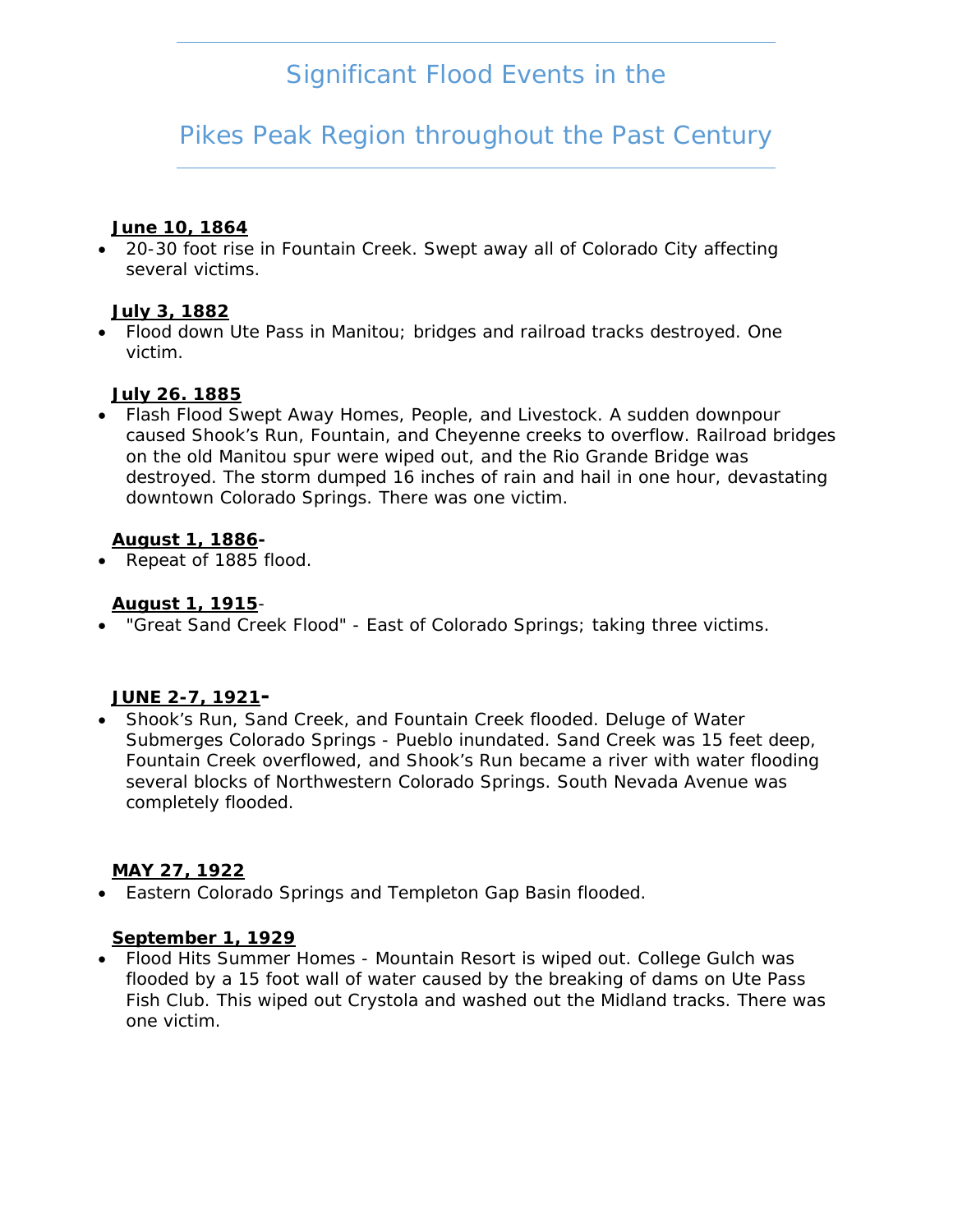## **MAY 31, 1935**

 Monument Creek flooded within one hour, killing four people and causing \$1.2 million in property damage (equal to \$16.1 million, today). Memorial Day Flood Monument Creek floods 200 square blocks of the city and southern Colorado Springs was under water. Damages were estimated at \$1.769 million. Monument creek had a peak flow of 50,000 cubic feet per second (CFS) into Fountain Creek. There were eight victims.

# **June 15-19, 1965**

• Storm in Region Causes Wide Damage from rain; 2-3 inches of hail in Security and Fountain areas. Sand, Squirrel, and Fountain Creek overflowed; Hancock Expressway section washed away. 8 -10 bridges were swept away.

## **July 24, 1965**

- Rash floods cause a landslide at Cheyenne Mountain Zoo, damaging ape and hippo houses. Seven Falls Area was also affected.
- Boulders were dislodged from Cheyenne Mountain and crossed Highway 115 into Fort Carson.

## **July 24, 1970**

Flash floods cover Constitution Ave, to Fountain Blvd.; One victim.

## **August 20, 1970**

9-11" of rain causes flooding and rock slides in Rock Creek Canyon.

#### **July21, 1972**

 Jimmy Camp Creek flood washout causes \$50,000 worth of damage to roads and bridges.

#### **July 2, 1980**

• Heavy rains causes flooding.

#### **July 21, 1985**

 1-25 closed due to nearly 2-5 inches of rain; Gold Camp and Old Stage Road were closed.

# **JUNE 17, 1993**

Flash flooding, and Fountain Creek overflowed.

#### **APRIL-MAY 1995**

 Black Squirrel Creek spilled over railroad tracks; damaged the creek bed and 40 roads; 24 roads were closed.

#### **July 14, 1996**

 EI Paso County was hit the hardest with numerous washed out roads and bridges. Statewide flood damage estimates exceeded \$38 million.